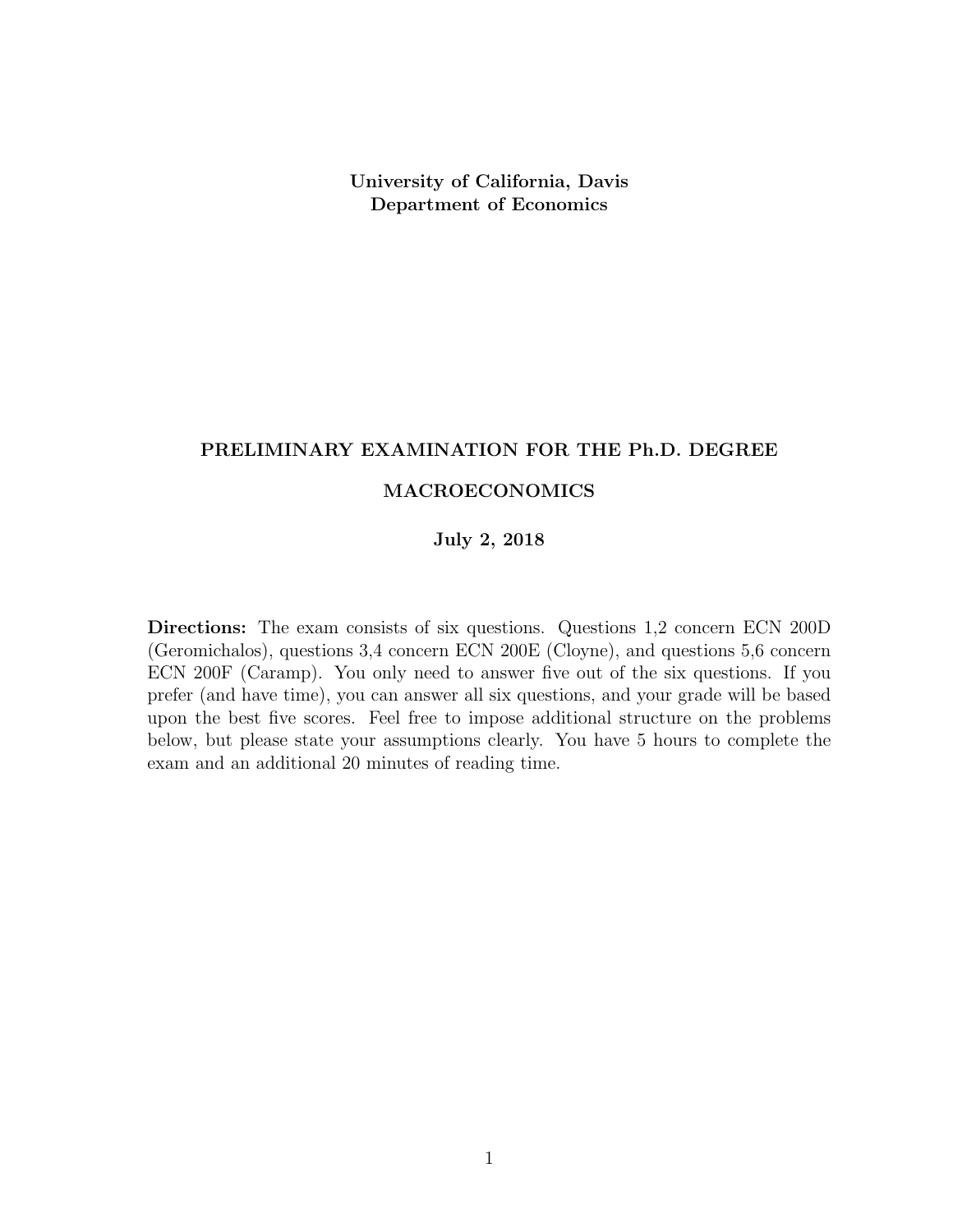#### Question 1 (20 points)

Consider the Mortensen-Pissarides model in discrete time. The labor force is normalized at 1. Let u denote the unemployment rate. There is a large number of firms who can enter the market and search for a worker. Firms who engage in search have to pay a fixed cost k per period until they find a worker. If in any given period a measure  $v$  of vacant firms search for workers, then the total number of matches created in the economy is given by

$$
m(u, v) = \frac{uv}{u + v}.
$$

Each vacant firm has one job opening. Within each match, the firm and the worker bargain (a la Nash) for the wage, w, with  $\eta$  denoting the bargaining power of the worker. If they agree, they move on to production, which will deliver output equal to p per period. All agents discount future at rate  $\beta \in (0,1)$ . At the end of every period (after production has taken place), existing matches get destroyed with probability  $\delta$ <sup>1</sup>

So far this is just the standard model (in discrete time). We now make two assumptions that depart from the baseline model.

First, the unemployment benefit, z, does not represent utility of leisure or value of home production, as we conveniently assumed in class. Here, z is a payment made by the government and, naturally, this payment needs to be funded somehow. We assume that the government raises these funds by imposing a lump-sum (flat) tax  $\tau$ (per period) on every matched firm. Thus, the government chooses both z and  $\tau$ , and must do so in a way so that the budget constraint is satisfied at any  $t$ .

The second assumption concerns the duration of unemployment benefits. In particular, we will assume that workers are eligible for unemployment benefits only for one period.<sup>2</sup> (This assumption would be quite realistic for the US, if we were to assume that a period of the model corresponds to 6 months.)

a) Describe the Beveridge curve (BC) of this economy in steady state, i.e., express u as a function of the market tightness  $\theta \equiv v/u$ .

b) This model predicts that a certain level of unemployment will persist even in the steady state. What is perhaps a little more subtle is that workers who are currently

<sup>&</sup>lt;sup>1</sup> A worker who was part of a match that got hit by the destruction shock at the end of period t, will be unemployed for sure in  $t + 1$  and will try to find a job again in (the beginning of) period  $t + 2$ .

<sup>&</sup>lt;sup>2</sup> Consider again the worker described in footnote 1, i.e., a worker who was part of a match that got hit by the destruction shock at the end of period t. This worker will be unemployed for sure in  $t + 1$ and will receive z. Starting in period  $t + 2$ , she will try to find a new job. If she is successful, she will move (immediately) into production. If she is unsuccessful, she will remain unemployed for another period, and, importantly, during that period she will not be eligible for unemployment benefits. This process will continue until the worker finds employment.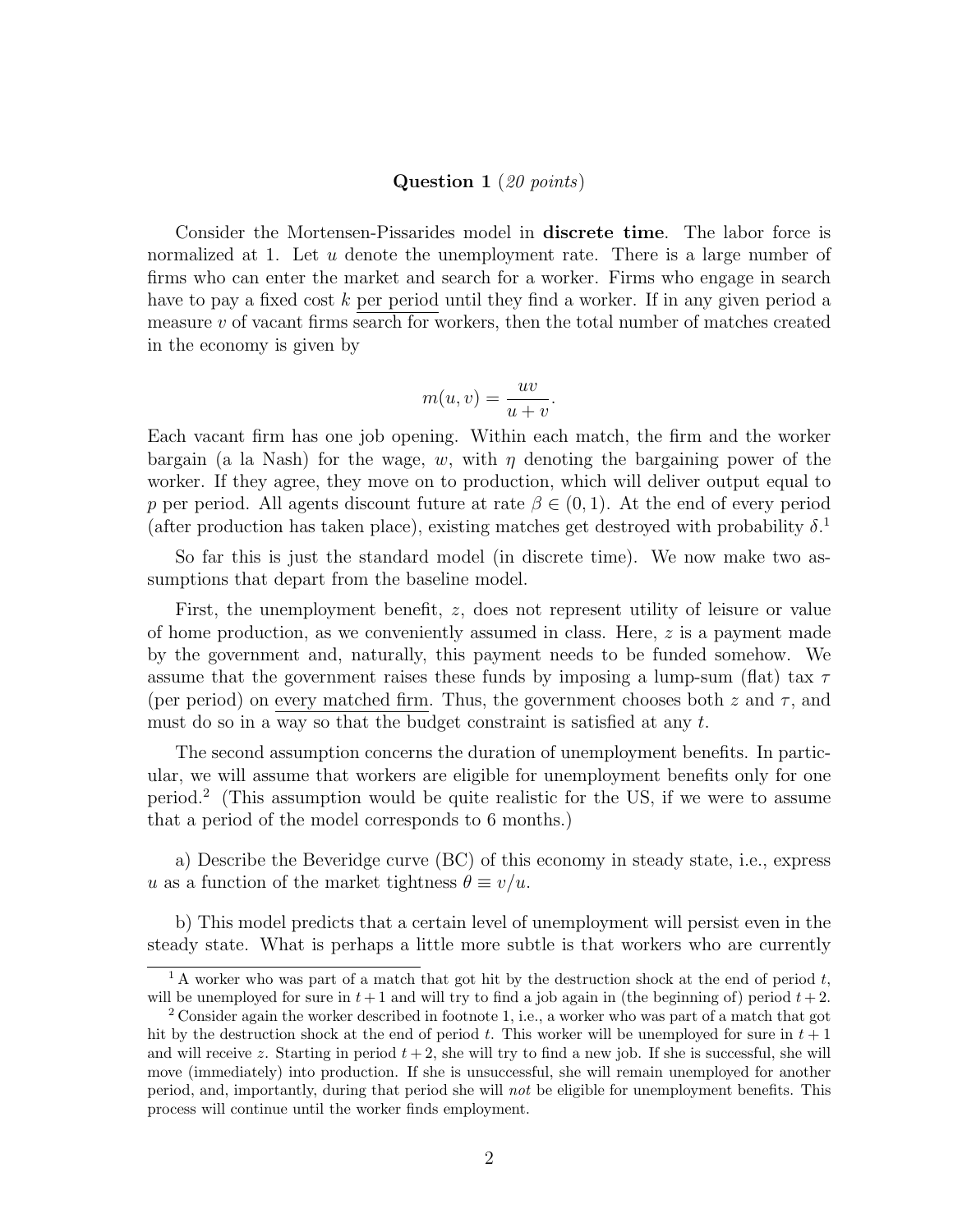in the pool of unemployment have been unemployed for different periods of time. This is especially relevant in our question, where unemployment benefit eligibility depends on the duration of unemployment. Describe the measure of workers who have been unemployed for i periods,  $i = \{1, 2, 3, ...\}$ .<sup>3</sup> Verify that your result is correct by adding up the various unemployment durations. (They should add up to the steady state  $u$ !)

c) Describe the value function for a vacant firm  $(V)$  and a firm that has filled its vacancy  $(J)$ .

d) Describe the value function of a typical worker in the various states.

e) Exploiting the usual free entry argument, derive the job creation (JC) condition.

f) Describe the wage curve (WC) in this economy.

g) What is the relationship between  $\tau$  and  $z, u$  so that the government's budget constraint is satisfied in every period? Use this condition in order to get rid of  $\tau$  in the WC and JC expressions you derived earlier.

h) Plot the JC curve in the  $(w, \theta)$  space. Does it have the standard shape?

i) Plot the WC in the  $(w, \theta)$  space. Does it have the standard shape?

j) Shortly discuss the existence and uniqueness of a steady state equilibrium.

<sup>&</sup>lt;sup>3</sup> More precisely, workers who have been unemployed for 1 period are the ones who lost their jobs at the end of the previous period.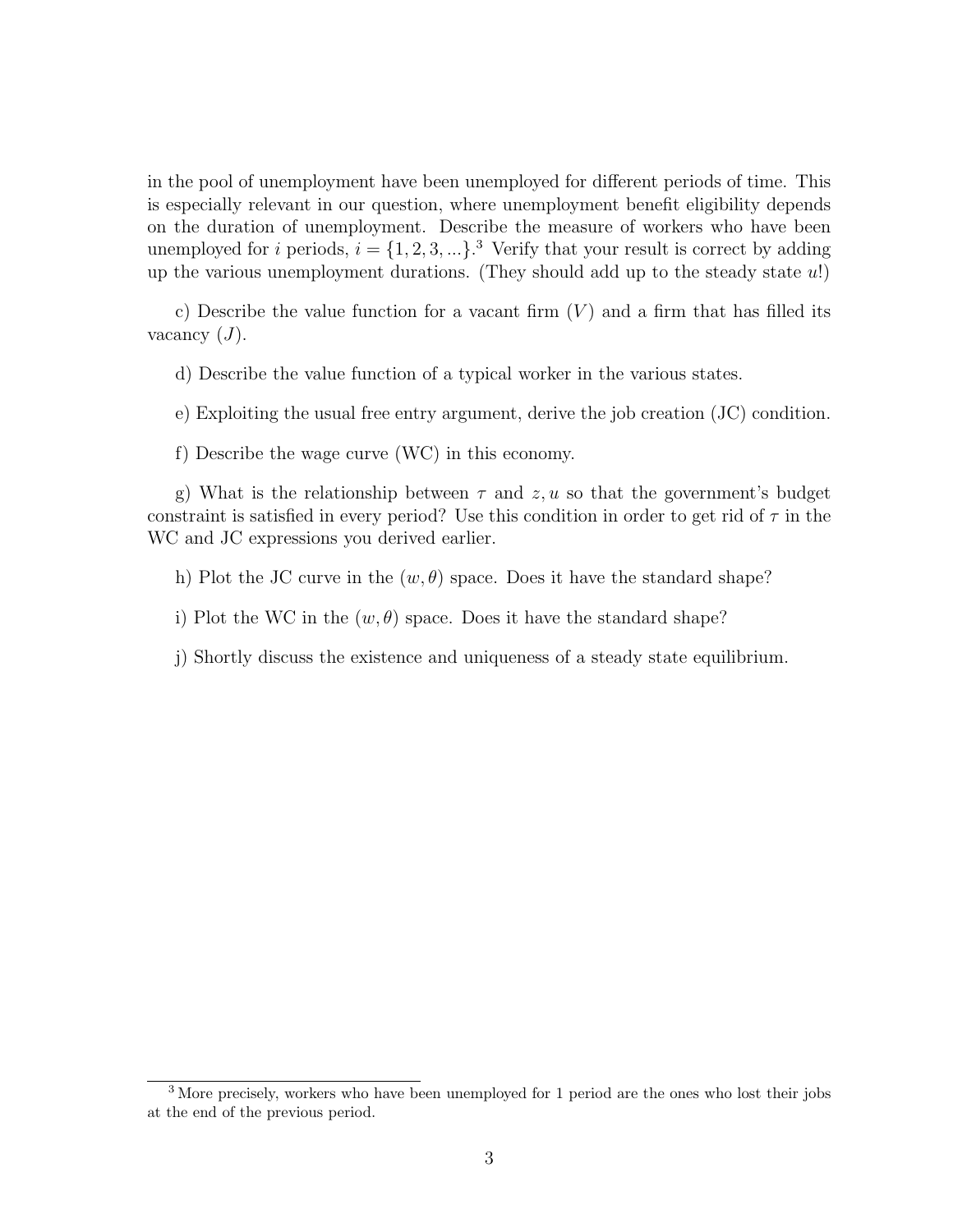#### Question 2 (20 points)

This question studies the co-existence of different currencies. Time is discrete with an infinite horizon. Each period consists of two subperiods. In the day, trade is bilateral and anonymous as in Kiyotaki and Wright (1989) (call this the KW market). At night trade takes place in a Walrasian or centralized market (call this the CM). There are two types of agents, buyers and sellers, and the measure of both is normalized to 1. The per period utility for buyers is  $u(q) + U(X) - H$ , and for sellers it is  $-q + U(X) - H$ , where  $q$  is the quantity of the day good produced by the seller and consumed by the buyer,  $X$  is consumption of the night good (the numeraire), and  $H$  is hours worked in the CM. In the CM, all agents have access to a technology that turns one unit of work into a unit of good. The functions  $u, U$  satisfy the usual assumptions; I will only spell out the most crucial ones: There exists  $X^* \in (0, \infty)$  such that  $U'(X^*) = 1$ , and we define the first-best quantity traded in the KW market as  $q^* \equiv \{q : u'(q^*) = 1\}.$ 

We will assume that there are two types of money,  $m_1$  and  $m_2$ <sup>4</sup>. There are also two types of sellers. For reasons that we will leave out of the model, Type-1 sellers, with measure  $\sigma \in [0, 1]$ , do not recognize  $m_2$ , thus, they accept only the local currency  $m_1$ . Type-2 sellers, with measure  $1 - \sigma$ , recognize and, hence, accept  $m_2$ , as well as  $m_1$ . Hence, local currency has a liquidity advantage over the foreign one, since it is recognized by all sellers. All buyers meet a seller in the KW market, so that  $\sigma$  is the probability with which a buyer meets a type-1 seller, and  $1 - \sigma$  is the probability with which she meets a type-2 seller. In any type of meeting, buyers have **all the** bargaining power.

The rest is standard. Goods are non storable. The supply of each money is controlled by an individual authority, and evolves according to  $M_{i,t+1} = (1 + \mu_i)M_{i,t}$ . New money (of both types) is introduced, or withdrawn if  $\mu_i < 0$ , via lump-sum transfers to buyers in the CM. Throughout this question focus on steady states.

a) Describe the value function of a buyer and a seller who enter the Walrasian market with arbitrary money holdings  $(m_1, m_2)$ .

- b) Desribe the terms of trade in each type of KW meeting.
- c) Describe the objective function of the typical buyer,  $J(m'_1, m'_2)$ .

d) For any given  $(\mu_1, \mu_2), \mu_i \geq \beta - 1$ , for all i, describe the steady-state equilibrium, summarized by the variables  $\{q_1, q_2, z_1, z_2\}$ , where  $q_i$  is the amount of special good traded in a KW meeting with a seller of type  $i = \{1, 2\}$ , and  $z_i$  denotes the equilibrium

<sup>&</sup>lt;sup>4</sup> One possible interpretation is that this is a model of a Latin American economy, and  $m_1$  is the local currency (e.g., the peso) while  $m_2$  is the US dollar. Of course, this is a very simple model, so one should not take this suggestion too literally.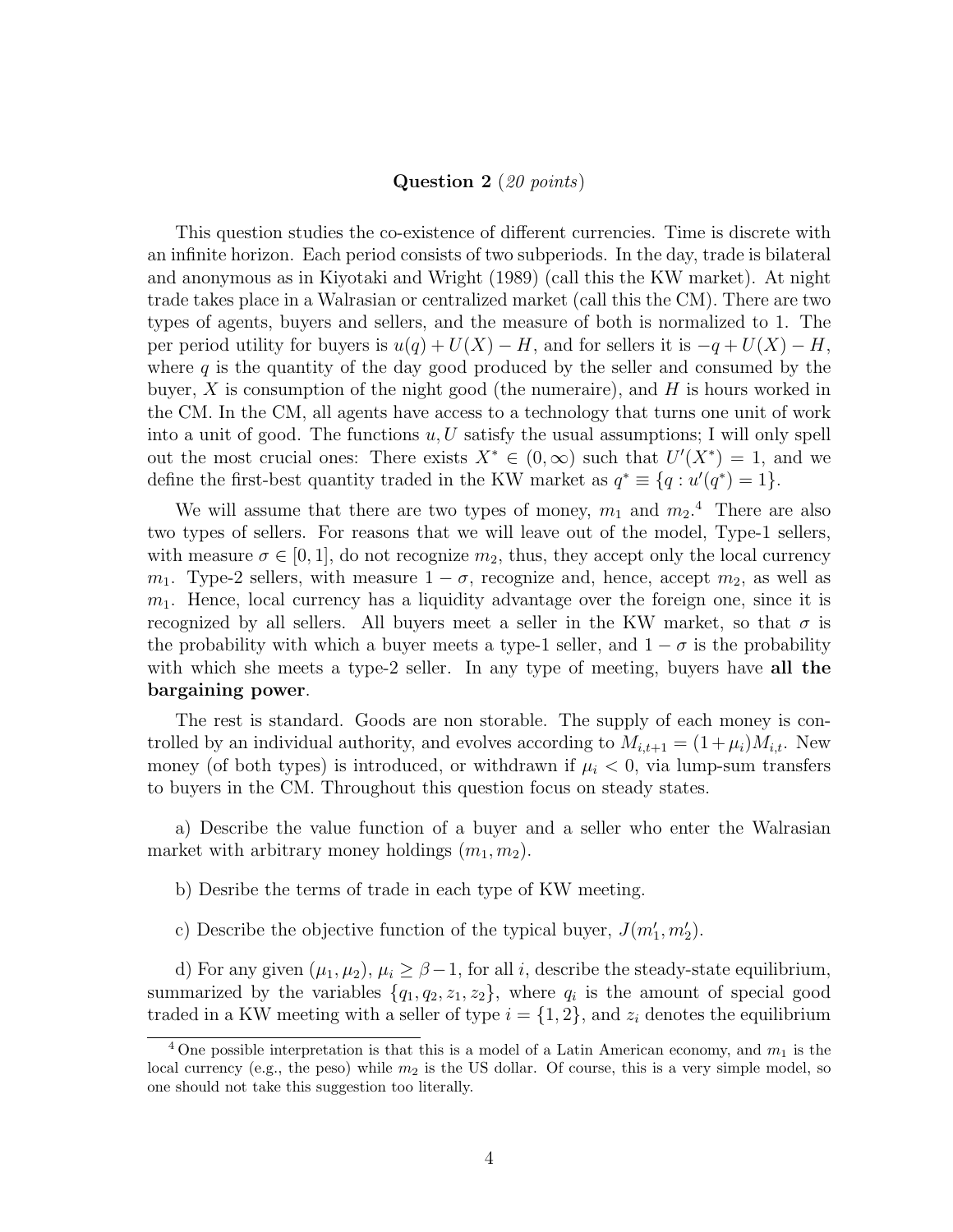real balances of money  $i = 1, 2$ . (**Hint:** For now, all you need to do is provide 4 equations, the solution to which yields the equilibrium values for our 4 variables.)

e) I now ask you to characterize the equilibrium in more detail. To that end, let us assume that the KW utility function is quadratic, i.e.,  $u(q) = (1 + \gamma)q - \frac{q^2}{2}$  $\frac{q^2}{2}$ , which implies  $q^* = \gamma$ . For the various possible combinations of  $(\mu_1, \mu_2), \mu_i \ge \beta - 1$ , provide closed-form solutions for  $(q_1, q_2)$ . Does currency 2 circulate in this economy (i.e., is  $z_2 > 0$ ) in every equilibrium? If not, can you provide a condition on policy parameters that would guarantee  $z_2 > 0$ ?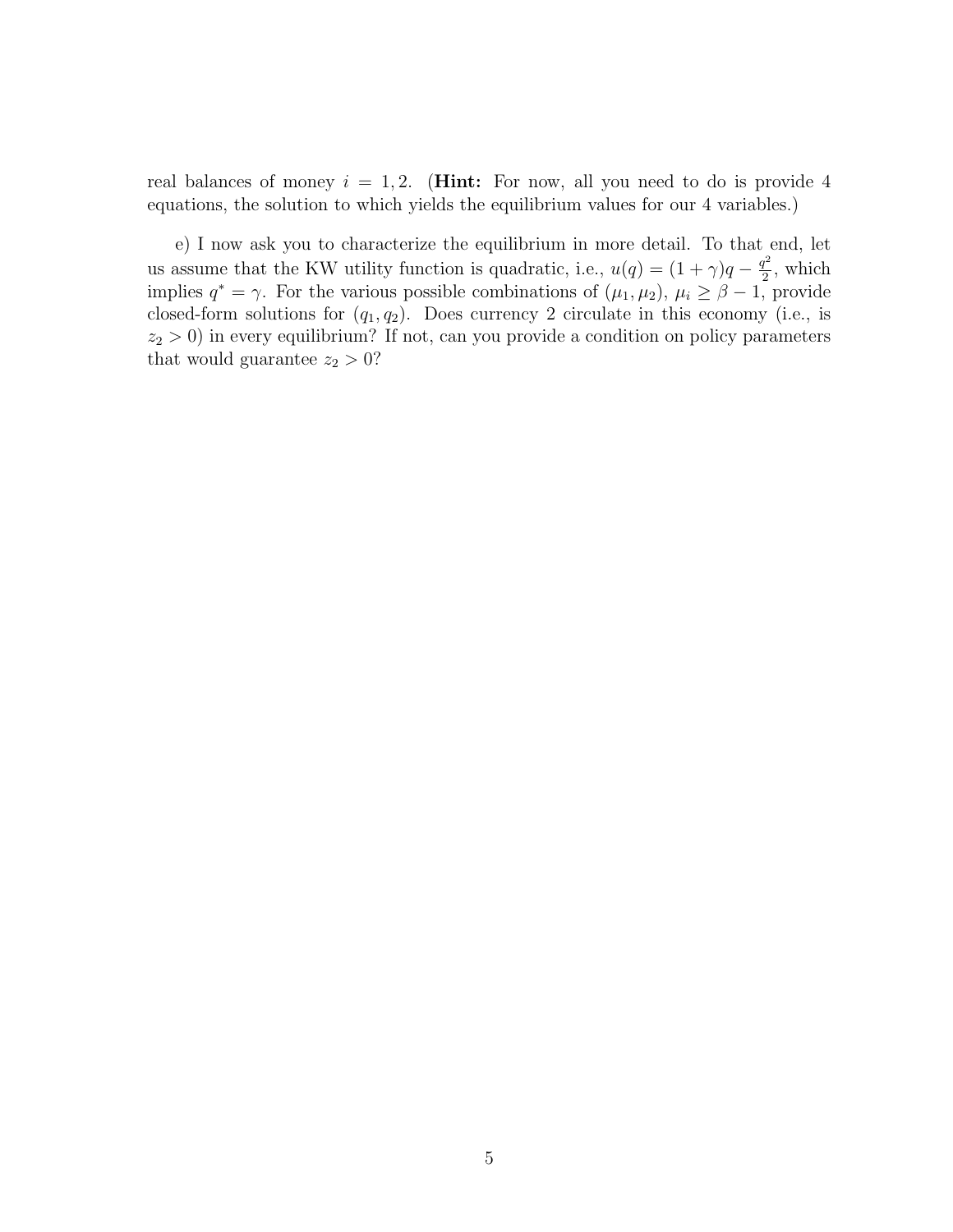### Question 3 (20 points)

Consider the social planner's problem for a real business cycle model. The household makes consumption  $(C)$  and leisure  $(1 - N)$ , where N is hours worked) decisions to maximize lifetime utility:

$$
E_0 \sum_{t=0}^{\infty} \beta^t u (C_t, 1 - N_t)
$$
\n(1)

Specific functional forms will be given below.

Output is produced using capital  $K$  and labor  $N$ 

$$
Y_t = Z_t K_t^{\alpha} N_t^{1-\alpha} \tag{2}
$$

 $Z_t$  is a TFP shock and is governed by a discrete state Markov chain. Capital evolves:

$$
K_{t+1} = (1 - \delta)K_t + I_t
$$
\n(3)

but assume full depreciation so  $\delta = 1$ . There is no trend growth. Finally,

$$
Y_t = C_t + I_t
$$

First suppose that the utility function  $u$  is as follows:

$$
\ln\left(C_t - \frac{N_t^2}{2}\right) \tag{4}
$$

a) Write down the recursive formulation of planner's problem and derive the first order conditions.

b) Using guess and verify, find the policy functions for investment, consumption and hours worked (Hint: first consider the equilibrium condition for hours worked and guess that investment is a constant share of output).

Now suppose the utility function is given by:

$$
\ln C_t - \frac{N_t^2}{2} \tag{5}
$$

c) Repeat parts (a) and (b) using these new preferences.

d) Compare the business cycle properties implied by these two models and explain how and why a TFP shock might affect output, consumption, investment and hours worked. Some RBC modelers prefer preferences used in parts (a/b) to those in part (c), why might this be the case?

e) If  $0 < \delta < 1$  briefly explain how you would solve this model computationally using value function iteration. Give one advantage of this method.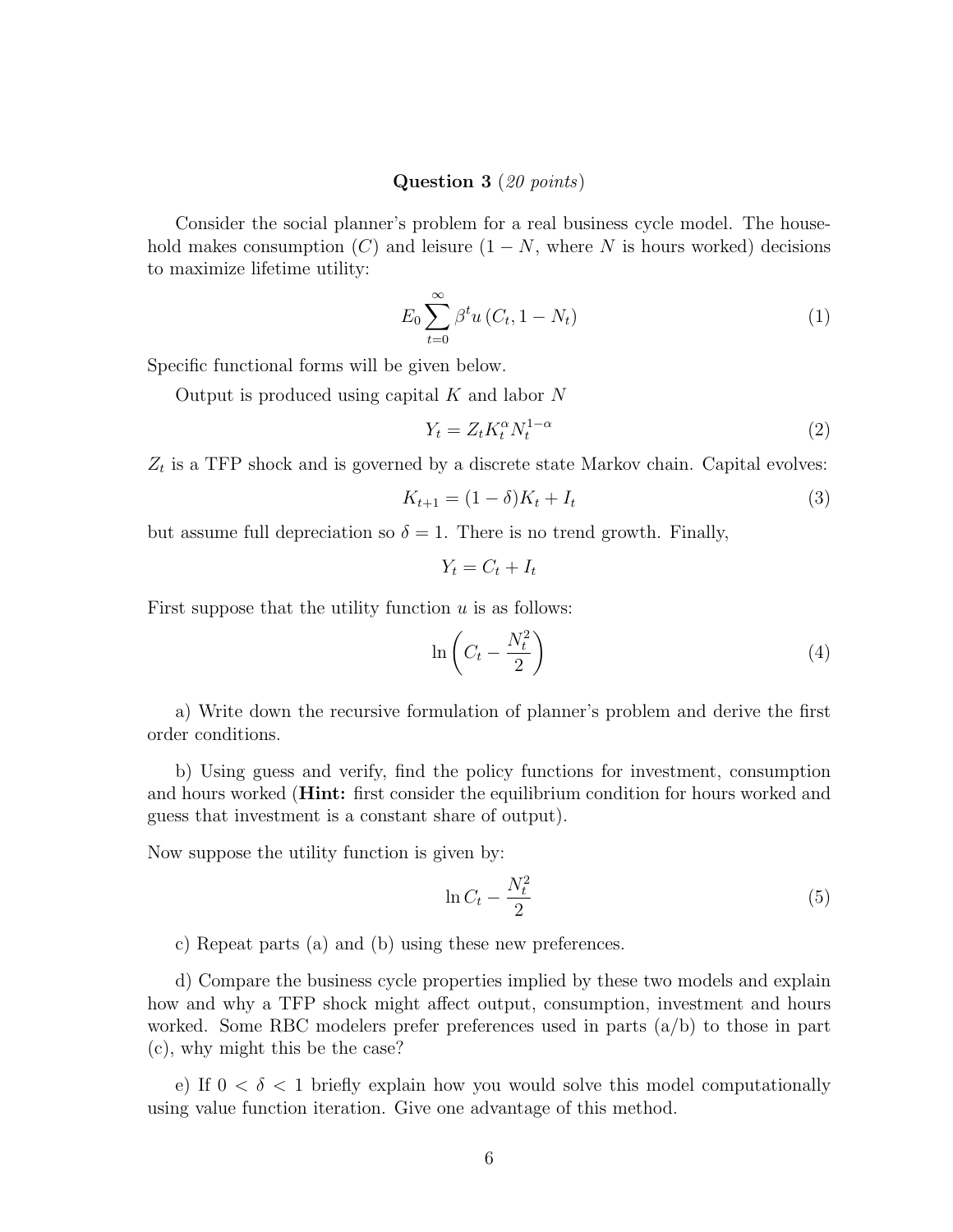#### Question 4 (20 points)

This question considers a distortionary labor income tax in the New Keynesian model.

The representative household's utility function is:

$$
\frac{C_t^{1-\sigma}}{1-\sigma} - \frac{N_t^{1+\psi}}{1+\psi} \tag{6}
$$

The household's budget contraint is:

$$
Q_t B_{t+1} + P_t C_t = B_t + (1 - \tau_t) w_t P_t N_t + \Pi_t + P_t T_t \tag{7}
$$

C is consumption, N is hours worked, w is the real wage,  $\tau$  is the distortionary labor income tax rate,  $\Pi$  are firm profits distributed lump sum,  $T$  are lump-sum taxes. B are bonds that are in zero net supply.  $P$  is the aggregate price level.  $Q_t$  is the bond price.

In linearized form, the household's Euler equation and labor supply conditions are:

$$
E_t \hat{c}_{t+1} - \hat{c}_t = \frac{1}{\sigma} (\hat{i}_t - E_t \hat{\pi}_{t+1})
$$
\n(8)

$$
\hat{w}_t = \sigma \hat{c}_t + \psi \hat{n}_t + \hat{\tau}_t \tag{9}
$$

The linearized equilibrium conditions for firms are:

$$
\hat{y}_t = \hat{n}_t \tag{10}
$$

$$
\hat{w}_t = \hat{m}c_t \tag{11}
$$

$$
\hat{\pi}_t = \beta E_t(\hat{\pi}_{t+1}) + \lambda \hat{m} c_t \tag{12}
$$

The resource constraint is:

$$
\hat{y}_t = \hat{c}_t \tag{13}
$$

Monetary policy follows a simple Taylor Rule:

$$
\hat{i}_t = \phi_\pi \hat{\pi}_t \tag{14}
$$

The (linearized) labor income tax rate follows an AR(1) process

$$
\hat{\tau}_t = \rho \hat{\tau}_{t-1} + e_t \tag{15}
$$

 $e_t$  is i.i.d. and tax revenues are redistributed lump-sum to households.

In percentage deviations from steady state:  $\hat{mc}_t$  is real marginal cost,  $\hat{c}_t$  is consumption,  $\hat{w}_t$  is the real wage,  $\hat{n}_t$  is hours worked,  $\hat{y}_t$  is output. In deviations from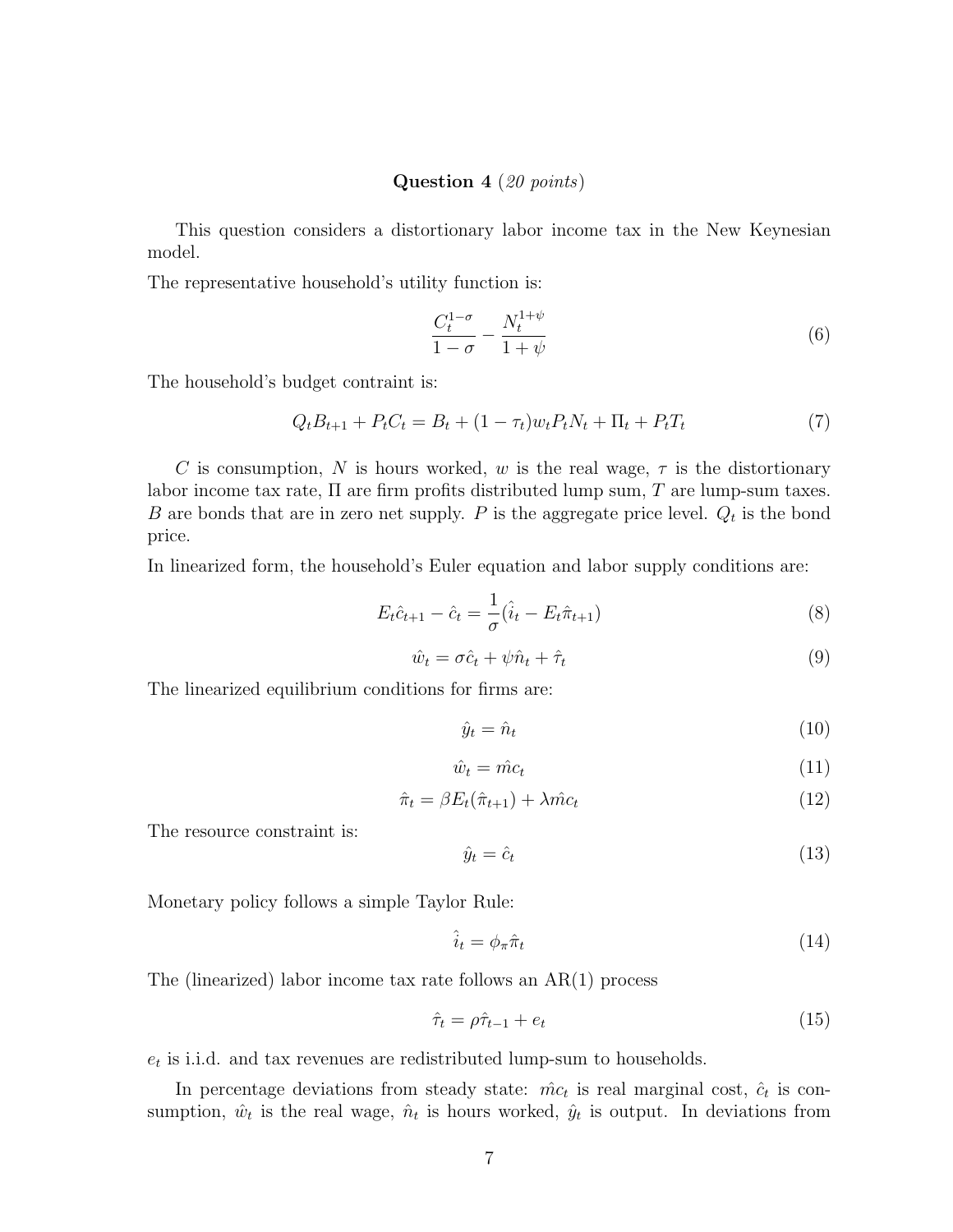steady state:  $\hat{i}_t$  is the nominal interest rate,  $\hat{\pi}_t$  is inflation and  $\hat{\tau}_t$  is the income tax rate.<sup>5</sup>  $\lambda$  is a function of model parameters, including the degree of price stickiness.<sup>6</sup> Assume that  $\phi_{\pi} > 1$ ,  $0 < \rho < 1$  and  $0 < \beta < 1$ 

a) Using the relevant equations above, show that the natural rate of output in this model depends on the income tax rate. In particular, show:

$$
\hat{y}_t^n = -\frac{1}{\sigma + \psi}\hat{\tau}_t \tag{16}
$$

b) Show that the Phillips Curve can be written as:

$$
\hat{\pi}_t = \beta E_t(\hat{\pi}_{t+1}) + \lambda(\sigma + \psi)\hat{x}_t + \lambda \hat{\tau}_t \tag{17}
$$

where  $\hat{x}_t$  is the welfare relevant output gap, defined as  $\hat{y}_t - \hat{y}_t^e$ . (**Hint:** in this model the distortionary tax is the only stochastic element and  $\hat{y}_t^e = 0$ , which implies  $\hat{x}_t = \hat{y}_t = \hat{c}_t$ .

c) Using the method of undetermined coefficients, find the response of the welfare relevant output gap and inflation to an exogenous cut in income taxes when prices are sticky and monetary policy follows the Taylor Rule above. To do this, guess that the solution for each variable is a linear function of the shock  $\lambda \hat{\tau}_t$ . (**Hint:** you will need to rewrite the consumption Euler equation in terms of the welfare relevant output gap noting that  $\hat{x}_t = \hat{y}_t = \hat{c}_t$ .

d) Discuss how, and why, labor income tax cuts affect the natural rate of output, the output gap and inflation. Are these results surprising?

e) Now suppose that, instead of following the simple Taylor Rule above, we choose  $\hat{x}_t$  and  $\hat{\pi}_t$  to maximize welfare and derive the optimal policy under **discretion**. Assume the steady state is efficient. Is it possible to fully stabilize inflation and the output gap  $(\hat{x}_t)$  with optimal policy? *Briefly* explain. You do not need to derive anything, briefly answer using your economic intuition.

<sup>&</sup>lt;sup>5</sup>With a zero steady state income tax rate,  $\hat{\tau}_t = \tau_t$ 

 $^{6}\lambda = \frac{(1-\theta)(1-\beta\theta)}{\theta}$  where  $\theta$  is the probability that a firm cannot adjust its price.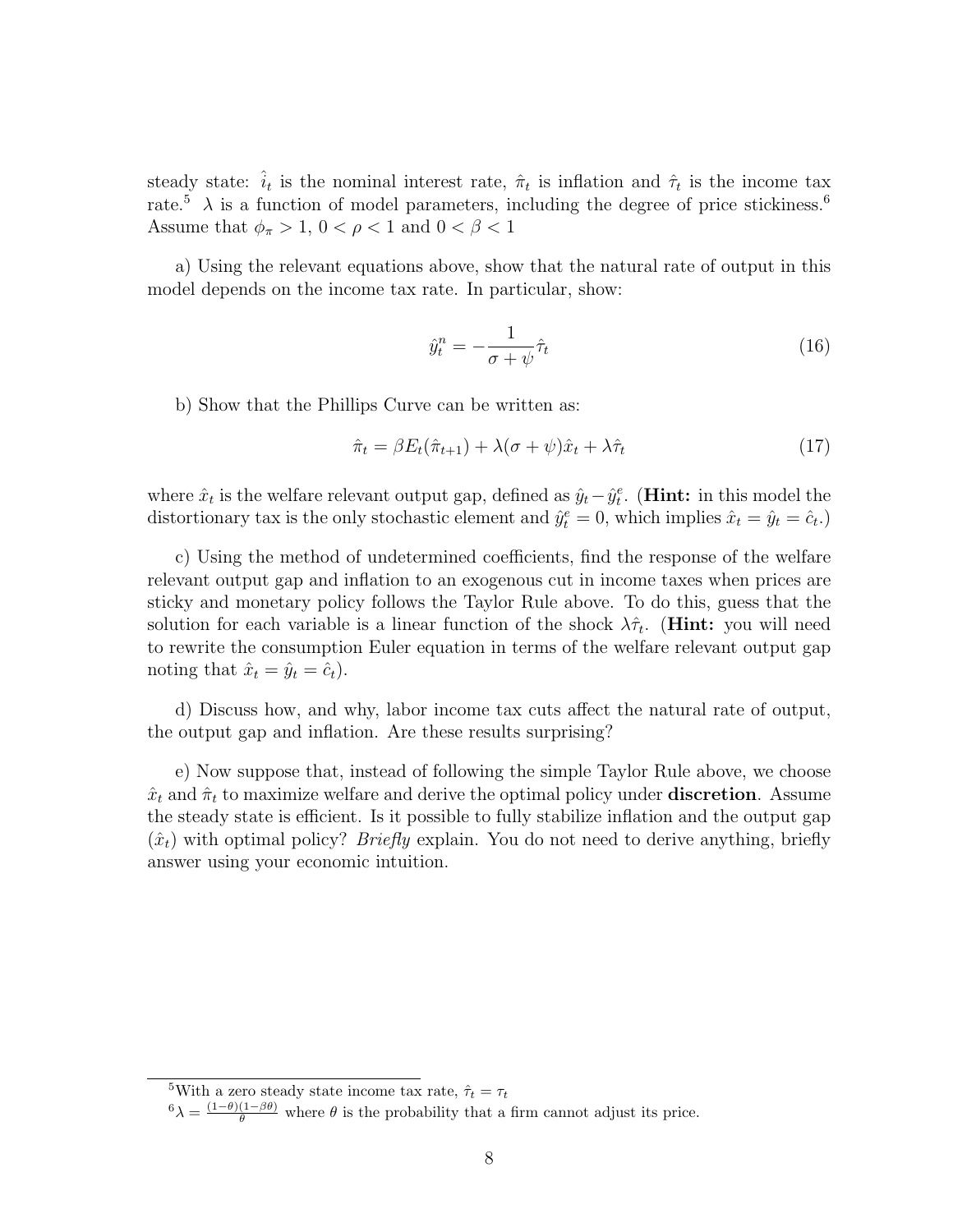#### Question 5 (20 points)

This problem analyzes the effect of future financial constraints on current investment decisions.

Consider an economy with two dates, denoted by  $t = 1, 2$ . There are two goods: consumption and capital. There is a continuum of entrepreneurs and a continuum of consumers. All individuals have linear utility and consume only in period 2, so  $U =$  $E[c_2]$ . There is a fixed supply of capital k, initially owned by the consumers. Consumers are endowed with a large amount of consumption good in each period and they can store this good between dates, such that if they store one unit of the consumption good in  $t = 1$  they get one unit of the good in  $t = 2$ . The entrepreneurs have access to a linear technology that produces A units of consumption good in period 2 per unit of capital they own. The consumers have access to a concave technology  $G(\tilde{k})$ , where  $\tilde{k}$ denotes the capital owned by consumers in period 2. Assume  $\lim_{k\to 0} G'(k) = \infty$  and  $G(\overline{k}) = 0$ . The entrepreneurs enter period 1 with a given net worth  $N_1$  in terms of consumption goods. Assume agents can trade a risk-free bond  $b_2$  that pays an interest rate r.

a) Argue that the gross rate of return on the risk-free bond is equal to 1 (i.e., the net return,  $r$ , is zero).

b) Suppose that entrepreneurs face no borrowing constraints. State the optimization problems of an entrepreneur and a consumer. Show that the equilibrium capital price is  $q_1 = A$  and the entrepreneurs buy  $k^*$ , where  $G'(\overline{k} - k^*) = A$ .

c) Suppose that the entrepreneurs cannot borrow at all, so  $q_1k_2 \leq N_1$ . Find the equilibrium price and allocation, show that  $q_1 \leq A$  in equilibrium and that the expected utility of the entrepreneur is

$$
\frac{A}{q_1}N_1\tag{18}
$$

irrespective of whether the constraint  $q_1k_2 \leq N_1$  binds or not. Show that  $q_1$  is increasing in  $N_1$  for  $N_1 < Ak^*$ .

Let's add one period prior to period 1, period 0. Now the economy has three dates  $t = 0, 1, 2$ . In  $t = 0$  the entrepreneurs have initial net worth  $N_0$  (in consumption goods). Then they borrow  $b_1$  from the consumers and buy capital  $k_1$  at the price  $q_0$  (capital never depreciates). The technology in period 1 is the same as in period 2: consumers produce using the concave technology  $G(k)$  and entrepreneurs have a linear technology. However the productivity of the entrepreneurs at  $t = 1$  is a random variable a distributed on  $[\underline{a}, \overline{a}]$  with  $E[a] = A$ . The productivity in  $t = 2$  is fixed at A.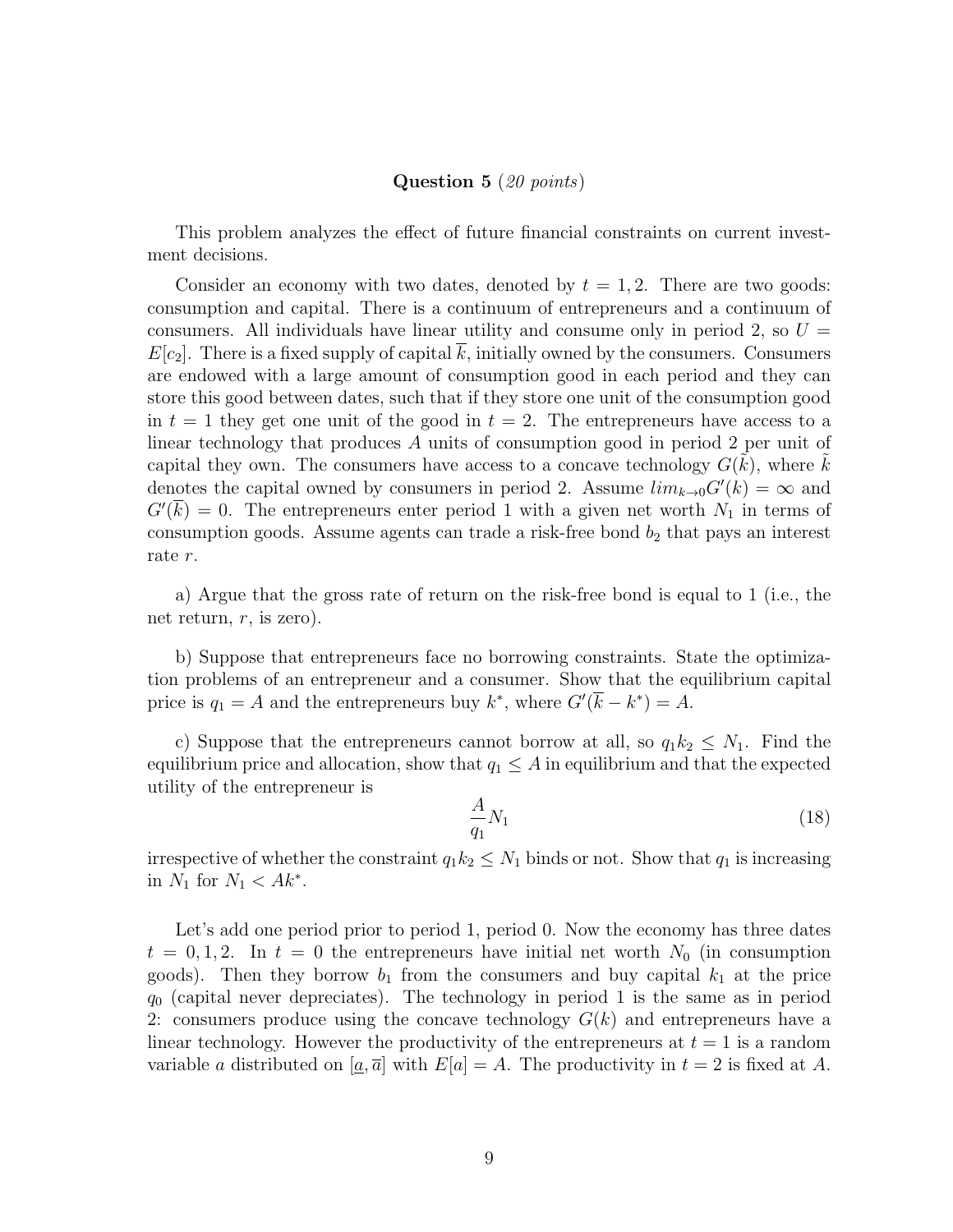The entrepreneurs can only issue non-state contingent, risk-free bonds, so  $b_1$  has to satisfy

$$
\underbrace{(q_1(a) + a)k_1 - b_1}_{=N_1(a)} \ge 0 \text{ for all } a. \tag{19}
$$

Note that now the asset price  $q_1$  is in general a function of the shock a and we denote it by  $q_1(a)$ .

d) Assume that the entrepreneurs' initial net worth  $N_0$  is sufficiently large so that (19) is not binding, and that they are not constrained in period 1. Show that asset prices are  $q_0 = 2A$  and  $q_1(a) = A$  for all a, and that the capital owned by the entrepreneurs is constant at  $k^*$ .

e) Now suppose that the entrepreneurs are fully constrained at date 1, as in part (c), but are completely unconstrained at date 0. Argue informally that now the equilibrium asset price  $q_1$  is weakly increasing in a.

f) Write the entrepreneur's problem at date 0. Assuming the constraint (19) is not binding, derive the first order conditions for the entrepreneur's problem. Derive an expression for the equilibrium price  $q_0$  as a function of  $q_1(a)$ . **Hint**: Remember that now  $N_1(a) = (q_1(a) + a)k_1 - b_1$ .

g) Prove that

$$
q_0 \le E[a + q_1(a)] \tag{20}
$$

with strict inequality if  $q_1(a)$  is not constant. **Hint:** Remember that if x and y are two random variables, then  $cov(x, y) = E[xy] - E[x]E[y]$ . Why is the date 0 price of capital below its present discounted value, despite the fact that entrepreneurs have linear utility and are unconstrained? Why do entrepreneurs not borrow and leverage their investment more to profit from the positive expected return?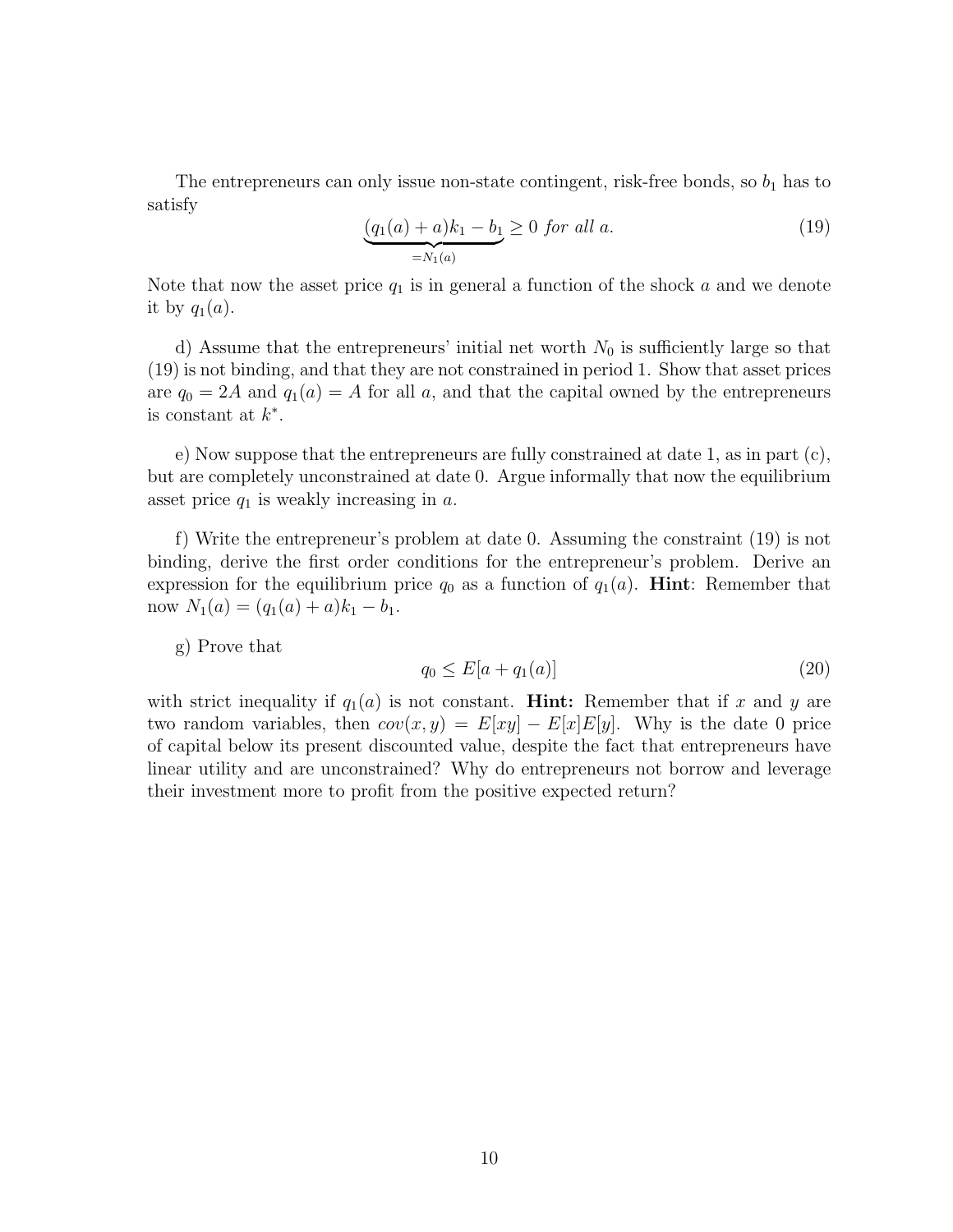#### Question 6 (20 points)

Consider the following economy. Time is discrete and runs forever,  $t = 0, 1, 2, \ldots$ The economy is populated by two types of agents (a measure one of each): farmers and workers. Farmers own a piece of land that pays a stochastic income  $y_t$  every period. We assume that  $y_t$  is i.i.d. across farmers and time, and that  $y_t \sim N(\bar{y}, \sigma^2)$ . Farmers use all their time working their land. Their preferences are given by

$$
u(c) = -\frac{\exp(-\gamma c)}{\gamma} \tag{21}
$$

for some  $\gamma > 0$ . For simplicity, we assume that consumption of farmers can be negative, that is  $c \in \mathbb{R}$ . Moreover, farmers can save (or borrow if negative) in a non-state contingent and non-defaultable asset  $a$ , which has a rate of return  $r$ . Farmers face the following "No-Ponzi" condition on assets

$$
\lim_{t \to \infty} \frac{a_t}{(1+r)^t} \ge 0. \tag{22}
$$

Moreover, farmers can produce and hold capital,  $k$ , which is rented to the representative firm in competitive markets (1 unit of final consumption good produces 1 unit of capital). Let  $r^K$  be the rental rate of capital and  $\delta$  the depreciation rate.

Unlike farmers, workers don't own land, and they use their available time to work in the representative firm. Assume each worker is endowed with one unit of time. They cannot trade the asset  $a$ , but they can produce and hold capital,  $k$  (with the same technology as farmers). Their per-period utility is given by  $u(c)$ , with  $u'(c) > 0$ ,  $u''(c) < 0$ ,  $\lim_{c \to 0} u'(c) = \infty$ ,  $\lim_{c \to \infty} u'(c) = 0$ .

Finally, there is a representative firm that combines capital and labor to produce final good according to  $f(K, L)$ , where K is the capital they operate, and L the hours/workers they hire. Assume  $f(\cdot)$  satisfies the standard Inada conditions.

Thus, the only financial market available in this economy is the market for assets a, where only farmers can trade. Moreover, there is a market for  $k$ , where all agents can trade.

Both type of agents have the same discount factor  $\beta \in (0, 1)$ .

a) Given a constant path for r and  $r^K$ , state the problem of a farmer. Argue that the equilibrium price of capital is equal to 1. Characterize the farmer's problem with the necessary FOCs. Show that in any equilibrium with positive capital it must hold that  $r = r^K - \delta$ .

b) Let  $c^F(a, k, y)$  denote the consumption policy function of the farmers, which depends on asset holdings  $a$ , capital holdings  $k$ , and land income  $y$ . Prove that:

$$
c(a, k, y) = \underline{c} + r(a + k) + \frac{r}{1 + r}y,\tag{23}
$$